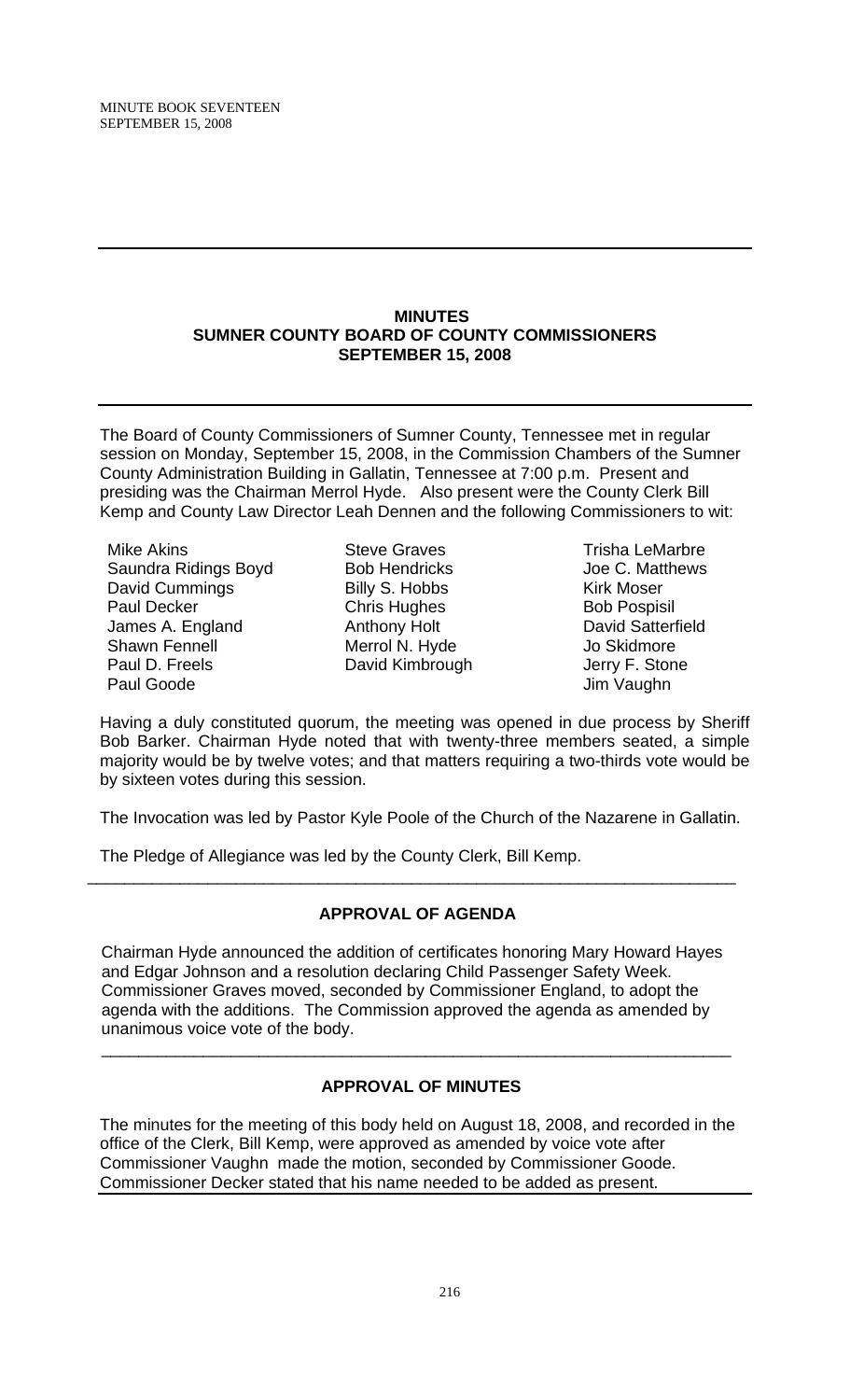MINUTE BOOK SEVENTEEN SEPTEMBER 15, 2008

## **RECOGNITION OF THE PUBLIC**

Chairman Hyde opened the floor to allow the public to speak concerning any matter on the agenda.

With no one wishing to speak, recognition of the public was closed.

# **REPORT OF THE CHAIR**

\_\_\_\_\_\_\_\_\_\_\_\_\_\_\_\_\_\_\_\_\_\_\_\_\_\_\_\_\_\_\_\_\_\_\_\_\_\_\_\_\_\_\_\_\_\_\_\_\_\_\_\_\_\_\_\_\_\_\_\_\_\_\_\_\_\_\_\_\_

## **ELECTION OF COMMISSION CHAIRMAN AND CHAIRMAN PRO TEM**

Commissioner LeMarbre moved the nomination of Commissioner Hyde to serve as Commission Chairman for the 2008-09 year. Hearing no other nominations, the Commission voted by acclamation to elect Chairman Hyde for the 2008-09 year.

Commissioner LeMarbre moved the nomination Commissioner Decker to serve as Commission Chairman Pro Tem for the 2008-09 year. Hearing no other nominations, the Commission voted unanimously to elect Commissioner Decker for the 2008-09 year.

Commissioner LeMarbre moved the nomination of a slate of Commission Committee assignments, with the request that any vacancies created by resignations be recommended next month by the Committee on Committees. The slate was as follows:

Kirk Moser, Chairman **Trisha LeMarbre, Chairman Paul Freels** Shawn Fennel **Shawn Fennel Billy Hobbs** Bob Pospisil **Chris Hughes Chris Hughes Chris Hughes David Satterfield Bob Pospisil Jerry Stone** 

 **Paul Decker, Chairman**  Jim Vaughn, Chairman **Jim Vaughn, Chairman Trisha LeMarbre, Vice-Chairman Joe Matthews, Vice-Chairman**  *James A. England* **Community Community Community Community Community Community Saundra Ridings Boyd Paul Goode** Shawn Fennell **Paul Goode** Shawn Fennell  **Chris Hughes Paul R. Goode Joe Matthews Jim Vaughn David Satterfield Accord 2018 10:00 David Satterfield Accord 2018** 

## **GENERAL OPERATIONS COMMITTEE HIGHWAY COMMISSION**

**Anthony Holt, Chairman Canadian Cummings in the United States Commings Antibox Chris Hughes, Vice-Chairman Steve Graves Steve Graves Saundra Ridings Boyd** Shawn Fennell **David Cummings Committee Committee Committee Committee Committee Committee Committee Committee Committee Committee Committee Committee Committee Committee Committee Committee Committee Committee Committee Committee Commit Steve Graves Vacancy David Kimbrough Joe Matthews** 

 **Paul R. Goode, Chairman Shawn Fennell, Chairman Shawn Fennell, Chairman Mike Akins David Cummings** 

## **BUDGET COMMITTEE COMMITTEE ON COMMITTEES**

Kimbrough, Vice-Chairman **Chris Hughes, Vice-Chairman** 

### EDUCATION COMMITTEE EXAMPLE EMERGENCY SERVICES COMM.

## **PUBLIC WORKS COMMITTEE LAW ENFORCEMENT SUBCOMMITTEE**

Kirk Moser, Vice-Chairman **Music and Albert Chairman** Jim Vaughn, Vice-Chairman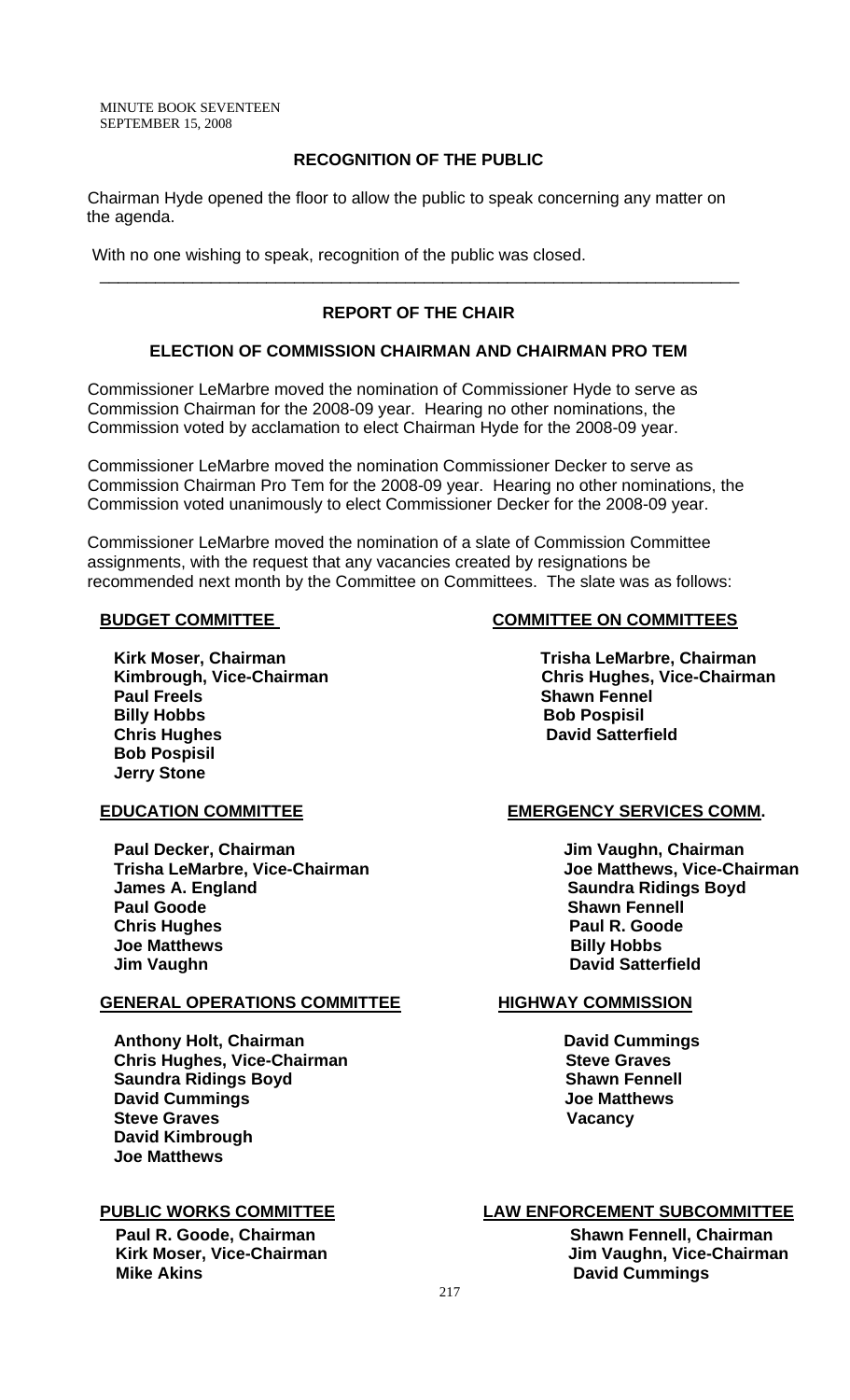**Paul Decker Paul Decker According to the Paul Decker Paul Decker** 

## **FINANCIAL MANAGEMENT COMMITTEE LEGISLATIVE COMMITTEE**

 **Ragan Hall, County Executive Community Constraints Rob Pospisil, Chairman David Kimbrough Kirk Moser, Vice-Chairman Anthony Holt Paul Decker Kirk Moser Paul Goode**  *Jim Vaughn* **And Alexandria Controllering Controllering Controllering Highway (Vacancy)** 

 **Bob Pospisil Contract Contract Contract Contract Contract Contract Contract Contract Contract Contract Contract Contract Contract Contract Contract Contract Contract Contract Contract Contract Contract Contract Contract Joe Matthews** 

 **Anthony Holt Trisha LeMarbre Jim Vaughn** 

 **BEER BOARD Mike Akins, Chairman Steve Graves, Vice-Chairman James A. England Paul Freels Bob Hendricks Jo Skidmore Jerry Stone** 

Commissioner Skidmore requested that her name be removed from the General Operations Committee. Commissioner Hendricks requested removal of his name from the Highway Commission. Commissioner Vaughn moved, seconded by Commissioner Goode, to approve both requests. The motion carried.

 Commissioner Holt moved, and was duly seconded, to place Commissioner Matthews on the General Operations Committee. The motion carried with Commissioner Matthews abstaining. Upon motion of Commissioner Hughes, seconded by Commissioner LeMarbre, the Committee voted to approve the slate of 2008-09 Commission Committees as amended. Chairman Hyde stated that the Commission Committee chairman and vicechairman would be elected in a brief process following Certificates of Recognition.

**\_\_\_\_\_\_\_\_\_\_\_\_\_\_\_\_\_\_\_\_\_\_\_\_\_\_\_\_\_\_\_\_\_\_\_\_\_\_\_\_\_\_\_\_\_\_\_\_\_\_\_\_\_\_\_\_\_\_\_\_\_\_\_\_\_\_\_\_\_\_\_\_** 

Chairman Hyde introduced the following resolution and noted that Mrs. Hayes could not be present.

### **A RESOLUTION HONORING MARY HOWARD HAYES**

 **WHEREAS,** after twenty years, Mary Howard Hayes is retiring from her position as the Public Health County Director for Sumner County; and

**WHEREAS,** during her tenure Mrs. Hayes has demonstrated exceptional ability and passion in her service for Sumner County and its many citizens, and by her efforts our county has expanded health services to three clinics, all which help to provide medical care, health education and assistance to countless people; and

**WHEREAS,** Mrs. Hayes has touched the lives of innumerable people and for her efforts our state, county and community is a better place in which to live.

**NOW, THEREFORE, BE IT RESOLVED** by the Sumner County Board of County Commissioners meeting in regular session on this the 15th day of September, 2008, that this body expresses its appreciation and gratitude for the many years of service and dedication of Mary Howard Hayes and this body urges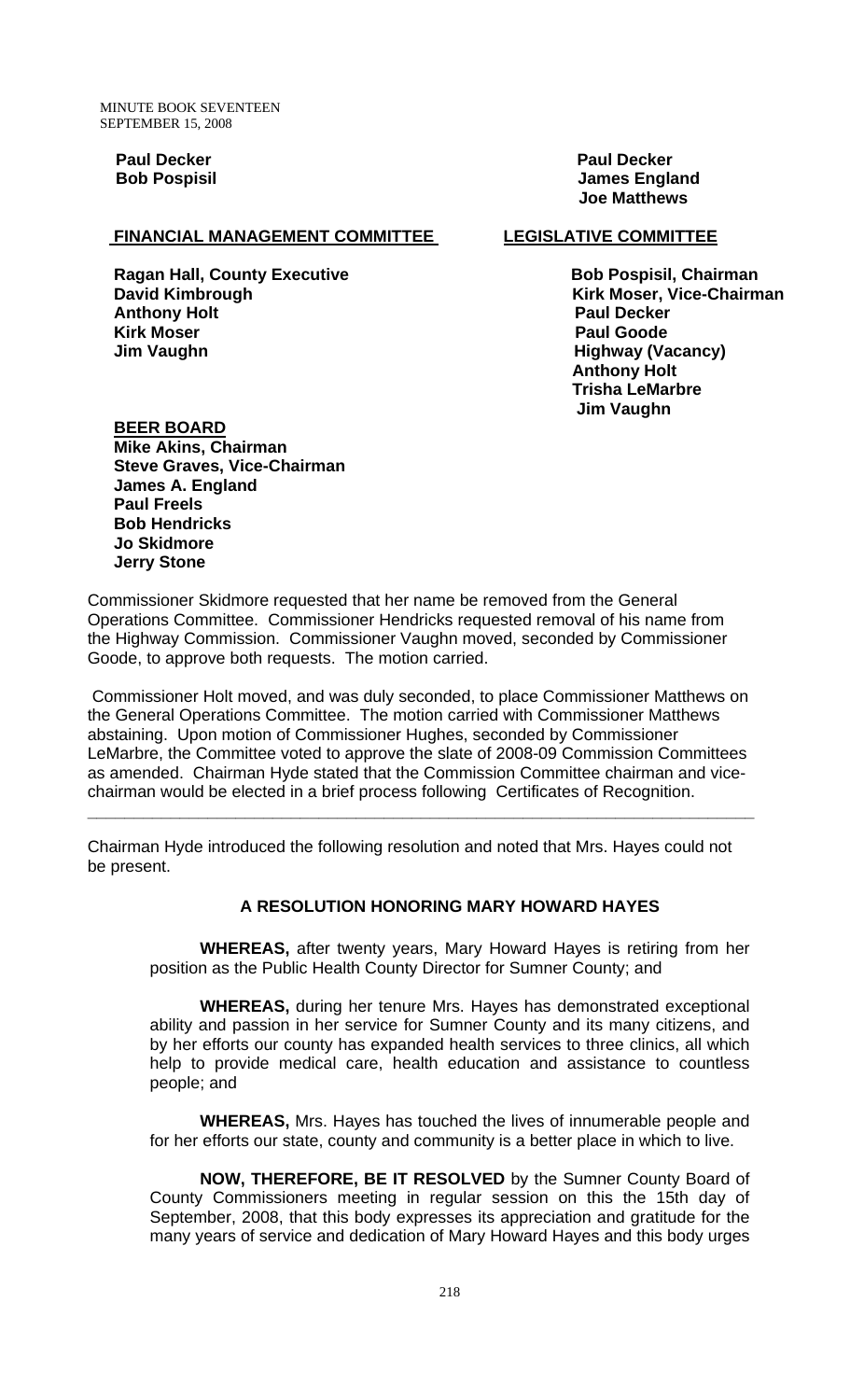all the citizens of Sumner County to acknowledge the accomplishments and contributions made by Mary Howard Hayes to Sumner County; and

**BE IT FURTHER RESOLVED** that this resolution is to be read and entered on the minutes of this body so as to make it a permanent part of the records of this body and the Clerk is hereby directed to furnish a copy of this resolution to Mary Howard Hayes.

Upon motion of Commissioner Graves, seconded by Commissioner England, the Commission voted to approve the Certificate of Recognition honoring Mrs. Hayes.

 $\overline{\phantom{a}}$  ,  $\overline{\phantom{a}}$  ,  $\overline{\phantom{a}}$  ,  $\overline{\phantom{a}}$  ,  $\overline{\phantom{a}}$  ,  $\overline{\phantom{a}}$  ,  $\overline{\phantom{a}}$  ,  $\overline{\phantom{a}}$  ,  $\overline{\phantom{a}}$  ,  $\overline{\phantom{a}}$  ,  $\overline{\phantom{a}}$  ,  $\overline{\phantom{a}}$  ,  $\overline{\phantom{a}}$  ,  $\overline{\phantom{a}}$  ,  $\overline{\phantom{a}}$  ,  $\overline{\phantom{a}}$ 

 $\frac{1}{\sqrt{2\pi}}$  ,  $\frac{1}{\sqrt{2\pi}}$  ,  $\frac{1}{\sqrt{2\pi}}$  ,  $\frac{1}{\sqrt{2\pi}}$  ,  $\frac{1}{\sqrt{2\pi}}$  ,  $\frac{1}{\sqrt{2\pi}}$  ,  $\frac{1}{\sqrt{2\pi}}$  ,  $\frac{1}{\sqrt{2\pi}}$  ,  $\frac{1}{\sqrt{2\pi}}$  ,  $\frac{1}{\sqrt{2\pi}}$  ,  $\frac{1}{\sqrt{2\pi}}$  ,  $\frac{1}{\sqrt{2\pi}}$  ,  $\frac{1}{\sqrt{2\pi}}$  ,

Chairman Hyde introduced the following resolution and noted that Mr. Johnson could not be present.

### **A RESOLUTION HONORING EDGAR "HEAVY" JOHNSON**

 **WHEREAS,** Edgar "Heavy" Johnson, retired from teaching in 1985 from Portland High School, thereby bringing to an end a career that has spanned decades of educational endeavors, innumerable positive events and countless lives helped by his actions; and

 **WHEREAS,** Mr. Johnson graduated from Tennessee Tech in 1950, and since he began his teaching career, has served as an educator, and decorated coach and by his outstanding efforts positively influenced the lives of so many students; and

 **WHEREAS,** Mr. Johnson is also a family man, who with his wife, Evelyn raised three children and are the proud grandparents of seven; and

 **WHEREAS,** it is appropriate that Edgar "Heavy" Johnson be recognized for the very significant contribution he has made to Sumner County in teaching and guiding our students.

 **NOW, THEREFORE, BE IT RESOLVED** by the Sumner County Board of County Commissioners meeting in regular session on this the 15<sup>th</sup> day of September, 2008 , that this body expresses its appreciation and gratitude for the many years of service and dedication of Edgar "Heavy" Johnson and this body urges all the citizens of Sumner County to acknowledge the accomplishments and contributions made by Edgar "Heavy" Johnson to Sumner County; and

 **BE IT FURTHER RESOLVED** that this resolution is to be read and entered on the minutes of this body so as to make it a permanent part of the records of this body and the Clerk is hereby directed to furnish a copy of this resolution to Edgar "Heavy" Johnson.

Upon motion of Commissioner Graves, seconded by Commissioner Cummings, the Commission voted to approve the Certificate of Recognition honoring Mr. Johnson.

**\_\_\_\_\_\_\_\_\_\_\_\_\_\_\_\_\_\_\_\_\_\_\_\_\_\_\_\_\_\_\_\_\_\_\_\_\_\_\_\_\_\_\_\_\_\_\_\_\_\_\_\_\_\_\_\_\_\_\_\_\_\_\_\_\_\_\_** 

Commissioner Matthews introduced the following resolution:

# **A RESOLUTION DECLARING SEPTEMBER 21 -27, 2008 AS NATIONAL CHILD PASSENGER SAFETY WEEK IN SUMNER COUNTY, TENNESSEE**

 **WHEREAS,** Saturday, September 20, 2008, has been declared **Sumner County, TN** National Seat Check Saturday; and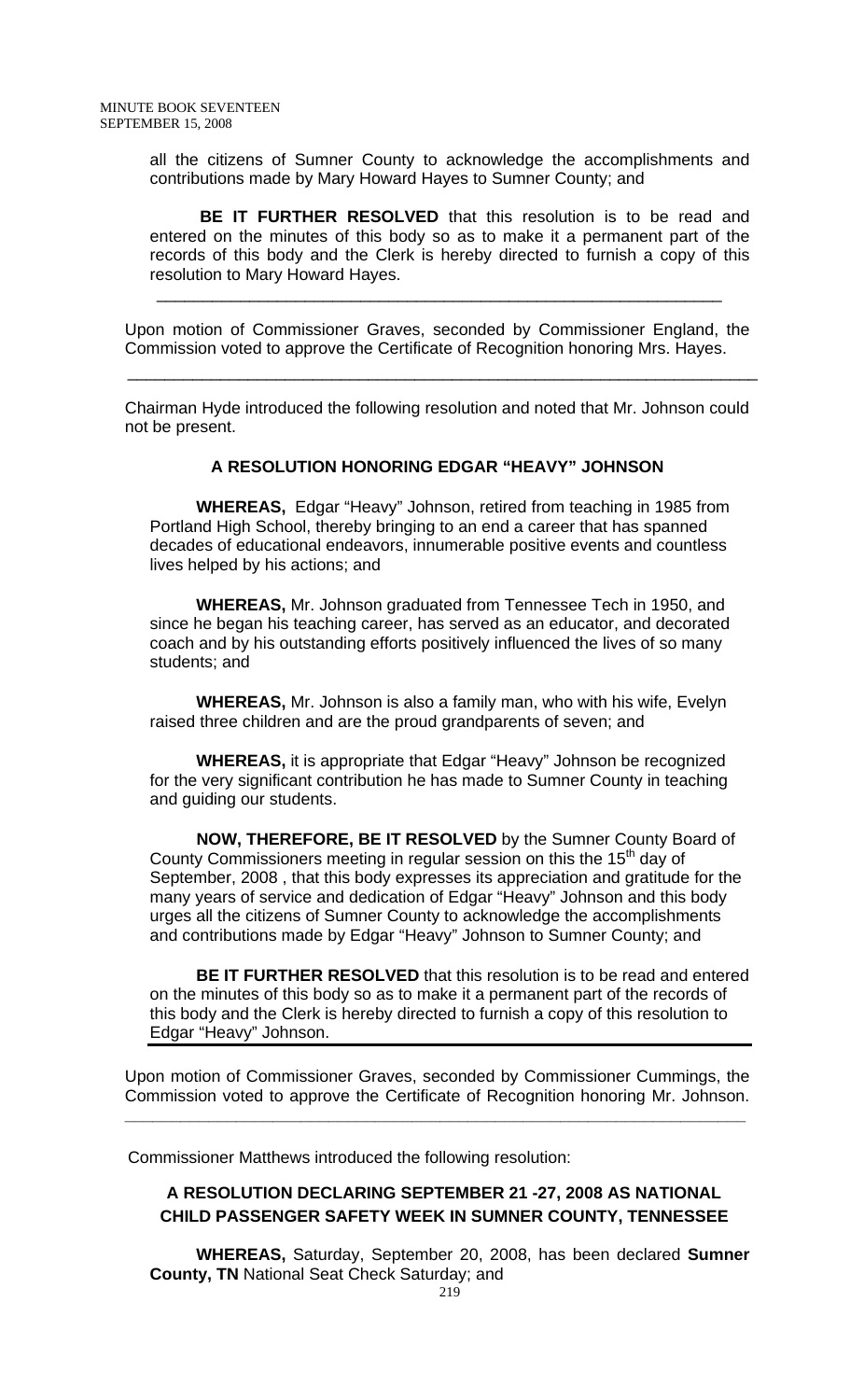**WHEREAS,** September 21-27, 2008, has been declared National Child Passenger Safety Week; and

 **WHEREAS,** all 50 States, the District of Columbia, Puerto Rico, and the United States Territories have enacted laws requiring the use of child passenger safety systems; and

 **WHEREAS,** in 2006 an average of five children, 14 and younger were killed and 640 children were injured in motor vehicle crashes every single day; and

 **WHEREAS,** according to the National Highway Traffic Safety Administration, while 98 percent of America's infants and 96 percent of children age 1 to 3 are now regularly restrained, not enough children of all ages are restrained properly for their size; and

 **WHEREAS,** only 37 percent of children age 4 to 7 who should be using booster seats to protect them are actually in them, and this puts children at an unnecessary risk for being injured and killed in crashes because they are simply in the wrong restraint for their size; and

 **WHEREAS,** according to a study by the Children's Hospital of Philadelphia, children age 4 to 7 who use booster seats are 59 percent less likely to be injured in car crashes then children who are restrained only by seat belts; and

 **WHEREAS,** the *4 Steps for Kids* start at birth, with rear-facing child safety seats, a forward-facing child safety seat (when at the minimum age of 1 and at least 20 pounds), a booster seat (when around age 4 and at least 40 pounds) and finally an adult seat belt (when at age 8 or at least 4'9" tall); and

 **WHEREAS,** the safest place for all children up to age 13 is in the back seat; and

 **WHEREAS,** *National Seat Check Saturday and Child Passenger Safety Week* provide communities and organizations an opportunity to join together through public information, education and enforcement efforts to work toward increasing the correct use of safety seats and booster seats by focusing public attention on the lifesaving benefits that will help to significantly reduce death and serious injury to children in **Sumner County, TN.** 

 **NOW THEREFORE, BE IT RESOLVED** by the Sumner County Board of County Commissioners meeting in regular session on this the  $15<sup>th</sup>$  day of September, 2008 that this body does hereby proclaim Saturday, September 20<sup>th,</sup> 2008, as *National Seat Check Saturday,* and September 21-27 2008, as *National Child Passenger Safety Week* and all citizens should work to promote this endeavor.

Upon motion of Commissioner Matthews, seconded by Commissioner Akins, the Commission voted to approve the resolution.

### **CORRESPONDENCE**

 Clerk Kemp read correspondence from the Steve Graves family expressing their gratitude for the kind expression of sympathy during their time of loss.

 $\overline{\phantom{a}}$  , and the contribution of the contribution of the contribution of the contribution of the contribution of the contribution of the contribution of the contribution of the contribution of the contribution of the

 Clerk Kemp presented an award from Volunteer State Community College to the Sumner County Commission in recognition of their leadership and philanthropy for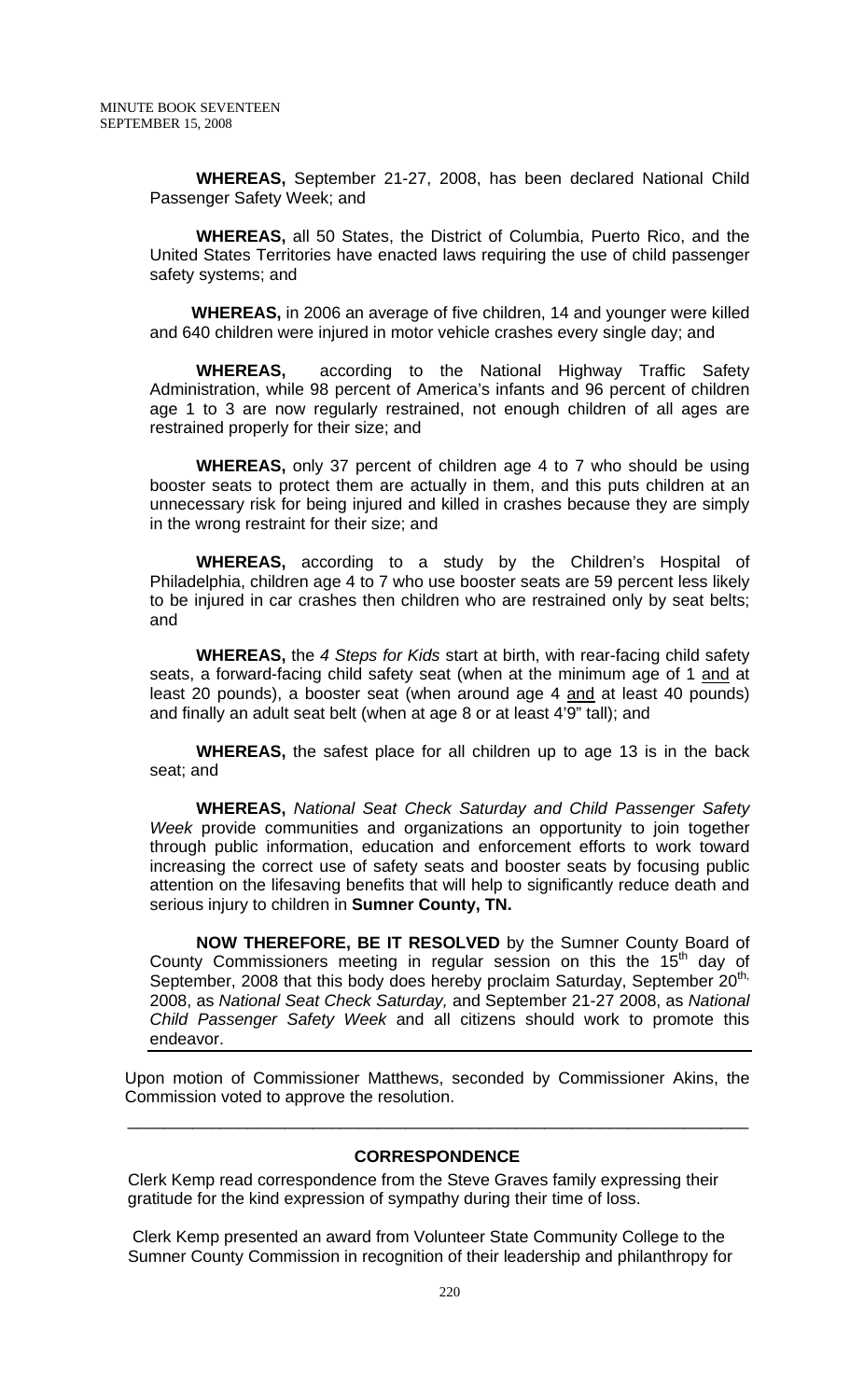the establishment of a scholarship program.

 Clerk Kemp announced a ribbon cutting for the new Sumner County Government Building in Hendersonville.

 **\_\_\_\_\_\_\_\_\_\_\_\_\_\_\_\_\_\_\_\_\_\_\_\_\_\_\_\_\_\_\_\_\_\_\_\_\_\_\_\_\_\_\_\_\_\_\_\_\_\_\_\_\_\_\_\_\_\_\_\_\_\_\_\_\_\_\_** 

# **REPORT FROM COUNTY OFFICIALS**

 By motion of Commissioner Hughes, seconded by Commissioner Graves, the commissioners approved unanimously the filing as received of the following reports: County Investments, County General Fund, County Debt Service Fund, County Highway Fund, County Capital Outlay Fund, School General Purpose Fund, School Federal Projects Fund, School Food Service Fund, Employee Health Insurance Trust Fund, Employee Dental Insurance Trust Fund, Casualty Insurance Trust Fund, County Trustee Funds, Special Reports: County Dental Insurance Claim Payments, County Health Insurance Claim Payments, County Property Tax Collections, County EMS Billing/Collections/Balances, County Sales Tax Collections, County Wheel Tax Collections, County Tax Rates/Property Values and County School Loan Program Rates. Approval of the filing of these records does not certify to the accuracy of the documents.

Chairman Hyde introduced the following resolution:

## **0809-NOT A RESOLUTION TO APPROVE AND ACCEPT APPLICATIONS FOR NOTARY PUBLIC POSITIONS AND PERSONAL SURETY GUARANTORS**

 **WHEREAS,** according to the law of the State of Tennessee, an individual must apply for the office of notary public in the county of residence, or of their principal place of business; and

 **WHEREAS**, state statute requires personal sureties making bonds for notaries publics to be approved by the Sumner County Commission; and

 **WHEREAS,** said applicant must be approved by the County Commission assembled; and

 **WHEREAS,** Bill Kemp, Sumner County Clerk, has certified according to the records of his office that the persons named on the attached listing labeled "SUMNER COUNTY NOTARY PUBLIC APPLICATIONS and SURETY GUARANTORS" have duly applied for the positions so sought; and

## **BE IT FURTHER RESOLVED THAT THIS TAKE EFFECT FROM AND AFTER PASSAGE.**

Upon motion of Commissioner Matthews, seconded by Commissioner Graves, voting was recorded in the following manner:

 **–––––––––––––––––––––––––––––––––––––––––––––––––––––––––**

## APPROVE NOTARY APPLICATIONS

| Akins            |   | Fennell       |     | Cummings     |  |
|------------------|---|---------------|-----|--------------|--|
| Graves           |   | Satterfield   |     | Holt         |  |
| <b>Matthews</b>  |   | <b>Boyd</b>   |     | England      |  |
| <b>Hendricks</b> |   | Vaughn        |     | LeMarbre     |  |
| Moser            |   | <b>Decker</b> |     | Hughes       |  |
| Kimbrough        | А | Goode         |     | Skidmore     |  |
| Freels           |   | <b>Stone</b>  |     | <b>Hobbs</b> |  |
|                  |   |               | --- |              |  |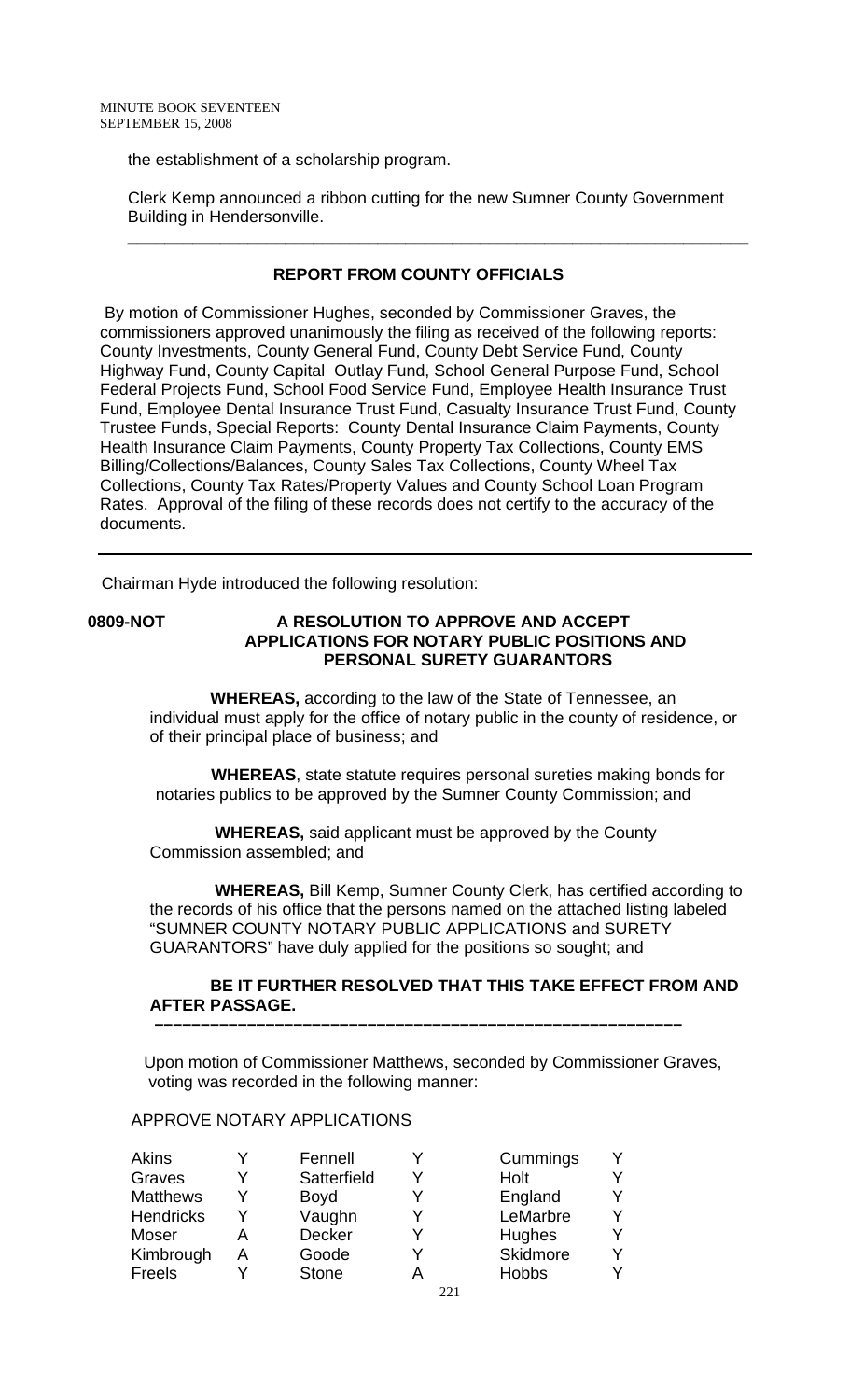MINUTE BOOK SEVENTEEN SEPTEMBER 15, 2008

Pospisil Y

ELECTION Yes: 19 No: 0 Abs: 3 07:23 PM

Chairman Hyde declared the election of Notaries Public by the body.

Chairman Hyde recognized Hal Hendricks from the Sumner County Health Department who accepted the following resolution:

\_\_\_\_\_\_\_\_\_\_\_\_\_\_\_\_\_\_\_\_\_\_\_\_\_\_\_\_\_\_\_\_\_\_\_\_\_\_\_\_\_\_\_\_\_\_\_\_\_\_\_\_\_\_\_\_\_\_\_\_\_\_\_\_\_\_\_\_\_

#### **0809-02 A RESOLUTION DECLARING OCTOBER AS GET FIT SUMNER MONTH**

 **WHEREAS,** 64.5 percent of American citizens are considered overweight; and

**WHEREAS**, more than 70 percent of American citizens do not receive the recommended amount of physical activity to improve their physical health; and

**WHEREAS,** the average American citizen fails to consume the recommended five or more servings of fruits and vegetables each day; and

**WHEREAS**, a significant number of individuals fails to consume the proper amount of water for proper body functions; and

**WHEREAS,** increased awareness and education of proper nutrition, physical activity, and lifestyles would result in the prevention of numerous diseases associated with an unhealthy lifestyles.

**NOW, THEREFORE, BE IT RESOLVED** by the Sumner County Board of County Commissioners meeting in regular session on this the  $15<sup>th</sup>$  day of September, 2008, that this body does hereby proclaim the month of October, 2008 as **GET FIT SUMNER MONTH** to encourage everyone to get involved and participate in a healthy lifestyle.

\_\_\_\_\_\_\_\_\_\_\_\_\_\_\_\_\_\_\_\_\_\_\_\_\_\_\_\_\_\_\_\_\_\_\_\_\_\_\_\_\_\_\_\_\_\_\_\_\_\_\_\_\_\_\_\_\_\_\_\_\_\_\_\_

Upon motion of Commissioner Moser, seconded by Commissioner Fennell, the Committee voted to approve the resolution.

\_\_\_\_\_\_\_\_\_\_\_\_\_\_\_\_\_\_\_\_\_\_\_\_\_\_\_\_\_\_\_\_\_\_\_\_\_\_\_\_\_\_\_\_\_\_\_\_\_\_\_\_\_\_\_\_\_\_\_\_\_\_\_\_\_\_\_\_\_\_\_\_

Chairman Hyde announced that the Commission would break to elect committee leadership. Commissioner Hobbs moved, seconded by Commissioner Skidmore, to elect the committee leadership at the regular meeting of the committees.

#### **ELECT COMMITTEE CHAIRS AT COMMITTEE MEETINGS**

| Graves<br><b>Matthews</b><br><b>Hendricks</b> | N<br>N<br>Y | Satterfield<br><b>Boyd</b><br>Vaughn | Y<br>Y<br>N | Holt<br>England<br>LeMarbre | Α<br>Υ<br>N |
|-----------------------------------------------|-------------|--------------------------------------|-------------|-----------------------------|-------------|
| Moser                                         | N           | Decker                               | N           | Hyde<br>Goode               | N           |
| Hughes<br>Skidmore                            | N<br>Y      | Kimbrough<br><b>Freels</b>           | А<br>N      | <b>Stone</b>                | N<br>N      |
| <b>Hobbs</b>                                  | v           | Pospisil                             | N           |                             |             |
| <b>ELECT</b>                                  | Yes: 8      | <b>No: 13</b>                        |             | Abs: 2                      | 07:29 PM    |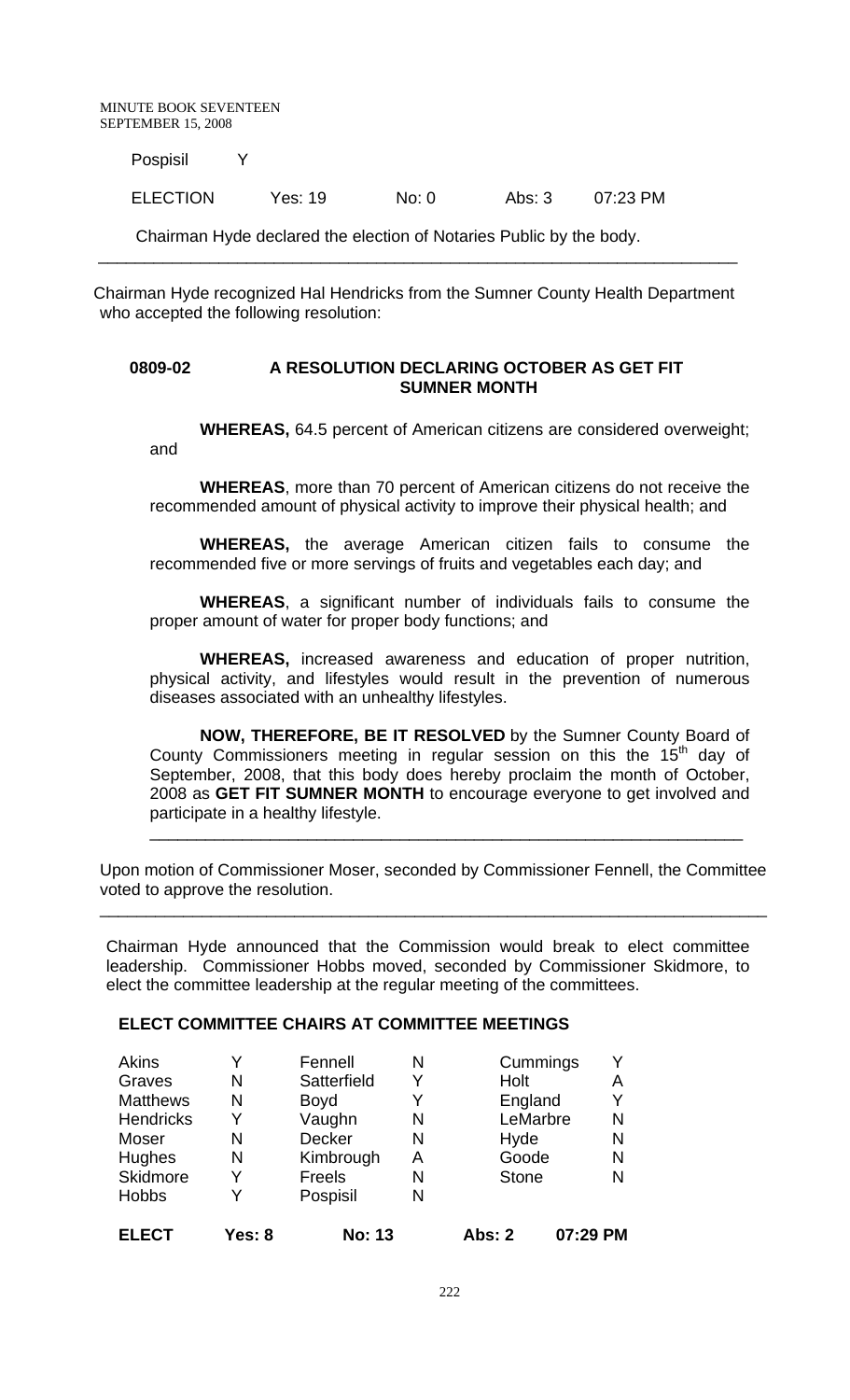Chairman Hyde declared the motion failed to pass. Commissioner LeMarbre announced the Committee Chairman. The elected chairman and vice-chairman are reflected in the Commission Committee slate on Page 218.

# **COMMITTEE ON COMMITTEES**

\_\_\_\_\_\_\_\_\_\_\_\_\_\_\_\_\_\_\_\_\_\_\_\_\_\_\_\_\_\_\_\_\_\_\_\_\_\_\_\_\_\_\_\_\_\_\_\_\_\_\_\_\_\_\_\_\_\_\_\_\_\_\_\_\_\_\_\_\_

Commissioner LeMarbre announced the Committee on Committees' recommendation to reappoint John Pennington and appoint Jimmy Johnston to the Board of Tourism. Commissioner LeMarbre so moved and was duly seconded by Commissioner Goode. The motion carried unanimously by voice vote of the body.

Commissioner LeMarbre reported that Committee on Committees voted to defer the following matters:

- Board of Tourism commissioner vacancy to replace Ragan Hall
- Sheriff's Civil Service Board Appointment to the Sheriff's Civil Service Board
- Ethics Committee
- Sumner Regional Airport Authority Deferral of all appointments per law director

Commissioner LeMarbre announced the following appointees would fill the positions on boards and authorities vacated by Ragan Hall.

Upon motion of Commissioner LeMarbre, and duly seconded, the Commission voted by unanimous voice vote to appoint Paul Freels to Health and Safety Board.

Upon motion of Commissioner LeMarbre, seconded by Commissioner Matthews, the Commission voted unanimously to appoint David Cummings to the West Fork Drakes Creek Dam & Reservoir Committee.

Upon motion of Commissioner LeMarbre, seconded by Commissioner Matthews, the Commission voted unanimously to appoint David Satterfield to the Sumner County Emergency 911 Committee.

Upon motion of Commissioner LeMarbre, seconded by Commissioner Hughes, the Commission voted to appoint Commissioner Matthews. Commissioner Matthews abstained from the vote.

\_\_\_\_\_\_\_\_\_\_\_\_\_\_\_\_\_\_\_\_\_\_\_\_\_\_\_\_\_\_\_\_\_\_\_\_\_\_\_\_\_\_\_\_\_\_\_\_\_\_\_\_\_\_\_\_\_\_\_\_\_\_\_\_\_\_\_\_\_

# **HIGHWAY COMMISSION**

There was no report from the Highway Commission.

# **EDUCATION COMMITTEE**

**\_\_\_\_\_\_\_\_\_\_\_\_\_\_\_\_\_\_\_\_\_\_\_\_\_\_\_\_\_\_\_\_\_\_\_\_\_\_\_\_\_\_\_\_\_\_\_\_\_\_\_\_\_\_\_\_\_\_\_\_\_\_\_\_\_\_\_\_\_** 

Commissioner Decker introduced the following resolution and moved for approval. Commissioner LeMarbre seconded the motion.

## **0809-01 A RESOLUTION APPROVING THE RULES OF THE SUMNER COUNTY EDUCATE AND GROW PROGRAM**

 **BE IT RESOLVED** by the Sumner County Board of County Commissioners meeting in regular session on this the  $15<sup>th</sup>$  day of September, 2008, that this body hereby approves the Rules of the Sumner County Educate and Grow Program as attached;

\_\_\_\_\_\_\_\_\_\_\_\_\_\_\_\_\_\_\_\_\_\_\_\_\_\_\_\_\_\_\_\_\_\_\_\_\_\_\_\_\_\_\_\_\_\_\_\_\_\_\_\_\_\_\_\_\_\_\_\_\_\_\_\_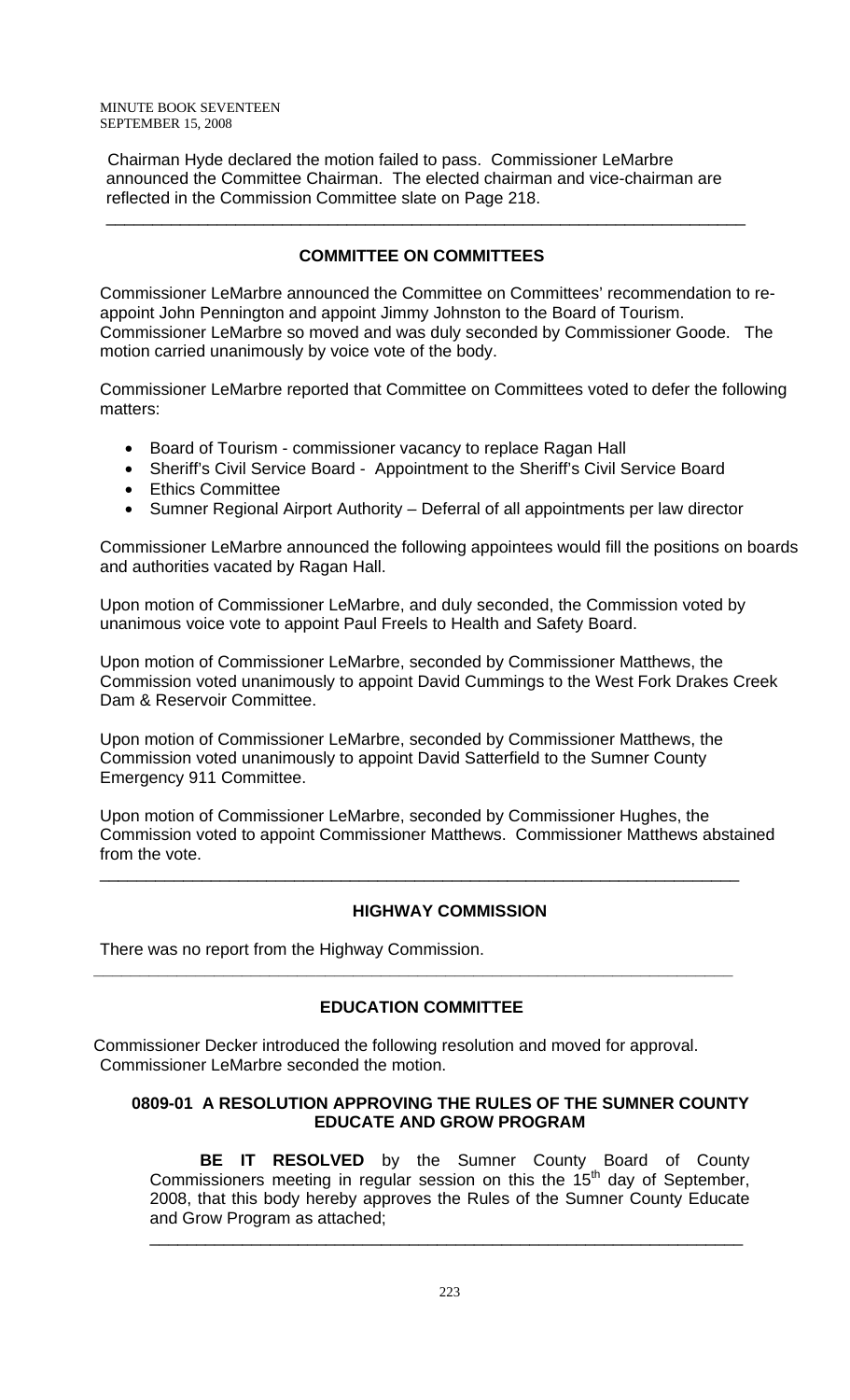Commissioner Stone moved, seconded by Commissioner England, to amend the criteria for receiving the scholarship to include that ex-military, within 12 months of being honorably discharged, are eligible for the scholarship.

The electronic vote was recorded in the following manner:

## AMEND TO INCLUDE ALL MILITARY

| Akins            |   | Fennell      |   |       | Cummings        |          |   |          |
|------------------|---|--------------|---|-------|-----------------|----------|---|----------|
| Graves           | Y | Satterfield  | Y |       | Holt            |          |   |          |
| <b>Matthews</b>  | Y | <b>Boyd</b>  | Y |       | England         |          |   |          |
| <b>Hendricks</b> |   | LeMarbre     | Y |       | Moser           |          |   |          |
| Decker           |   | Hyde         | Y |       | Hughes          |          |   |          |
| Kimbrough        |   | Goode        | Y |       | <b>Skidmore</b> |          | Υ |          |
| Freels           |   | <b>Stone</b> | Y |       | <b>Hobbs</b>    |          |   |          |
| Pospisil         |   |              |   |       |                 |          |   |          |
| 0809-01AMEND     |   | Yes: 22      |   | No: 0 |                 | Abs: $0$ |   | 07:54 PM |

Chairman Hyde declared the amendment approved by the body.

The electronic vote was recorded on the main motion as amended in the following manner:

ADOPT EDUCATE AND GROW SUMNER COUNTY RULES

| Akins           |   | Fennell        |       | Cummings      |          |
|-----------------|---|----------------|-------|---------------|----------|
| Graves          | Y | Satterfield    | А     | Holt          |          |
| <b>Matthews</b> | Y | <b>Boyd</b>    |       | England       | Y        |
| LeMarbre        | Y | Moser          |       | <b>Decker</b> | Y        |
| Hyde            |   | Hughes         |       | Kimbrough     | Y        |
| Goode           | v | <b>Freels</b>  |       | <b>Stone</b>  |          |
| Pospisil        | v |                |       |               |          |
| 0809-01         |   | <b>Yes: 18</b> | No: 0 | Abs: 1        | 07:54 PM |

Chairman Hyde declared the resolution approved by the body.

# **GENERAL OPERATIONS COMMITTEE**

**\_\_\_\_\_\_\_\_\_\_\_\_\_\_\_\_\_\_\_\_\_\_\_\_\_\_\_\_\_\_\_\_\_\_\_\_\_\_\_\_\_\_\_\_\_\_\_\_\_\_\_\_\_\_\_\_\_\_\_\_\_\_\_\_\_\_\_\_\_** 

There was no report from the General Operations Committee.

# **EMERGENCY SERVICES COMMITTEE**

**\_\_\_\_\_\_\_\_\_\_\_\_\_\_\_\_\_\_\_\_\_\_\_\_\_\_\_\_\_\_\_\_\_\_\_\_\_\_\_\_\_\_\_\_\_\_\_\_\_\_\_\_\_\_\_\_\_\_\_\_\_\_\_\_\_\_\_\_\_** 

There was no report from the Emergency Services Committee.

# **PUBLIC WORKS COMMITTEE**

**\_\_\_\_\_\_\_\_\_\_\_\_\_\_\_\_\_\_\_\_\_\_\_\_\_\_\_\_\_\_\_\_\_\_\_\_\_\_\_\_\_\_\_\_\_\_\_\_\_\_\_\_\_\_\_\_\_\_\_\_\_\_\_\_\_\_\_\_\_** 

There was no report from the Public Works Committee.

# **LEGISLATIVE COMMITTEE**

Commissioner Moser stated the Legislative Committee report was concluded under the Report of Chair.

\_\_\_\_\_\_\_\_\_\_\_\_\_\_\_\_\_\_\_\_\_\_\_\_\_\_\_\_\_\_\_\_\_\_\_\_\_\_\_\_\_\_\_\_\_\_\_\_\_\_\_\_\_\_\_\_\_\_\_\_\_\_\_\_\_\_\_\_\_\_\_\_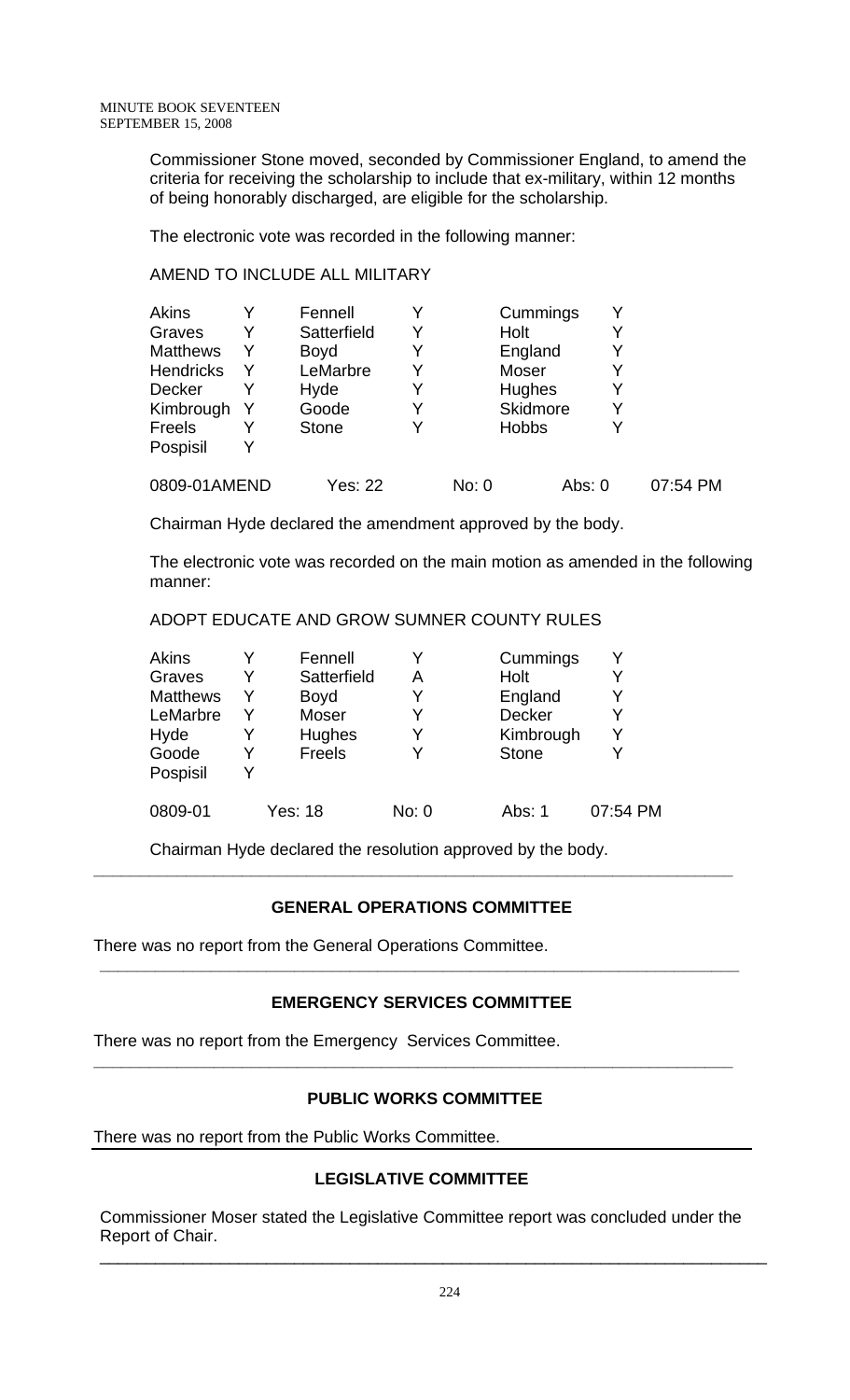### **BUDGET COMMITTEE**

Commissioner Moser introduced the following resolution and moved for approval. Commissioner Hobbs seconded the motion.

#### **0809-03 A RESOLUTION APPROVING THE FISCAL YEAR 2008-2009 SUMNER COUNTY BOARD OF EDUCATION GENERAL PURPOSE SCHOOL FUND BUDGET**

 **BE IT RESOLVED** by the Sumner County Board of County Commissioners meeting in regular session on this the 15<sup>th</sup> day of September, 2008 that this body hereby approves the 2008-2009 Sumner County Board of Education General Purpose School Fund Budget as attached;

\_\_\_\_\_\_\_\_\_\_\_\_\_\_\_\_\_\_\_\_\_\_\_\_\_\_\_\_\_\_\_\_\_\_\_\_\_\_\_\_\_\_\_\_\_\_\_\_\_\_\_\_\_\_\_\_\_\_\_\_\_\_\_\_

The electronic vote was recorded in the following manner:

APPROVE 2008-09 SCHOOL GENERAL PURPOSE BUDGET

|   |              |                                |              | N                             |
|---|--------------|--------------------------------|--------------|-------------------------------|
| Y | Satterfield  | Y                              | Holt         | Y                             |
| Y |              | Y                              |              | Y                             |
| Y | LeMarbre     | Y                              | <b>Moser</b> | Y                             |
|   |              | Y                              |              | Y                             |
|   | Goode        | Y                              | Skidmore     | Y                             |
|   | <b>Stone</b> | Y                              | <b>Hobbs</b> | Y                             |
|   |              |                                |              |                               |
|   | Yes: 21      | No: 1                          | Abs: 0       | 07:58 PM                      |
|   |              | Fennell<br><b>Boyd</b><br>Hyde |              | Cummings<br>England<br>Hughes |

Chairman Hyde declared the resolution approved by the body on the first and final reading. \_\_\_\_\_\_\_\_\_\_\_\_\_\_\_\_\_\_\_\_\_\_\_\_\_\_\_\_\_\_\_\_\_\_\_\_\_\_\_\_\_\_\_\_\_\_\_\_\_\_\_\_\_\_\_\_\_\_\_\_\_\_\_\_\_\_\_\_\_

Commissioner Moser introduced the following resolution and moved for approval. Commissioner Pospisil seconded the motion.

#### **0809-04 A RESOLUTION APPROPRIATING \$69,036.00 IN PASS THROUGH FUNDS FROM THE GIS ENTERPRISE ACCOUNT TO THE ASSESSOR OF PROPERTY DEPARTMENT – GIS PROJECT ACCOUNT**

**BE IT RESOLVED** by the Sumner County Board of County Commissioners meeting in regular session on this the  $15<sup>th</sup>$  day of September, 2008, that this body hereby appropriates \$69,036.00 in pass through funds from the GIS Enterprise Account (101-44990-141) to the Assessor of Property – GIS Project Account (No. 52300-599) as shown on the attachment herewith.

\_\_\_\_\_\_\_\_\_\_\_\_\_\_\_\_\_\_\_\_\_\_\_\_\_\_\_\_\_\_\_\_\_\_\_\_\_\_\_\_\_\_\_\_\_\_\_\_\_\_\_\_\_\_\_\_\_\_\_\_\_\_\_\_

The electronic vote was recorded in the following manner:

APPROVE GIS APPROPRIATION

| Akins    | Fennell      | Cummings         |  |
|----------|--------------|------------------|--|
| Graves   | Holt         | <b>Matthews</b>  |  |
| Boyd     | England      | <b>Hendricks</b> |  |
| LeMarbre | <b>Moser</b> | <b>Decker</b>    |  |
| Hyde     | Hughes       | Kimbrough        |  |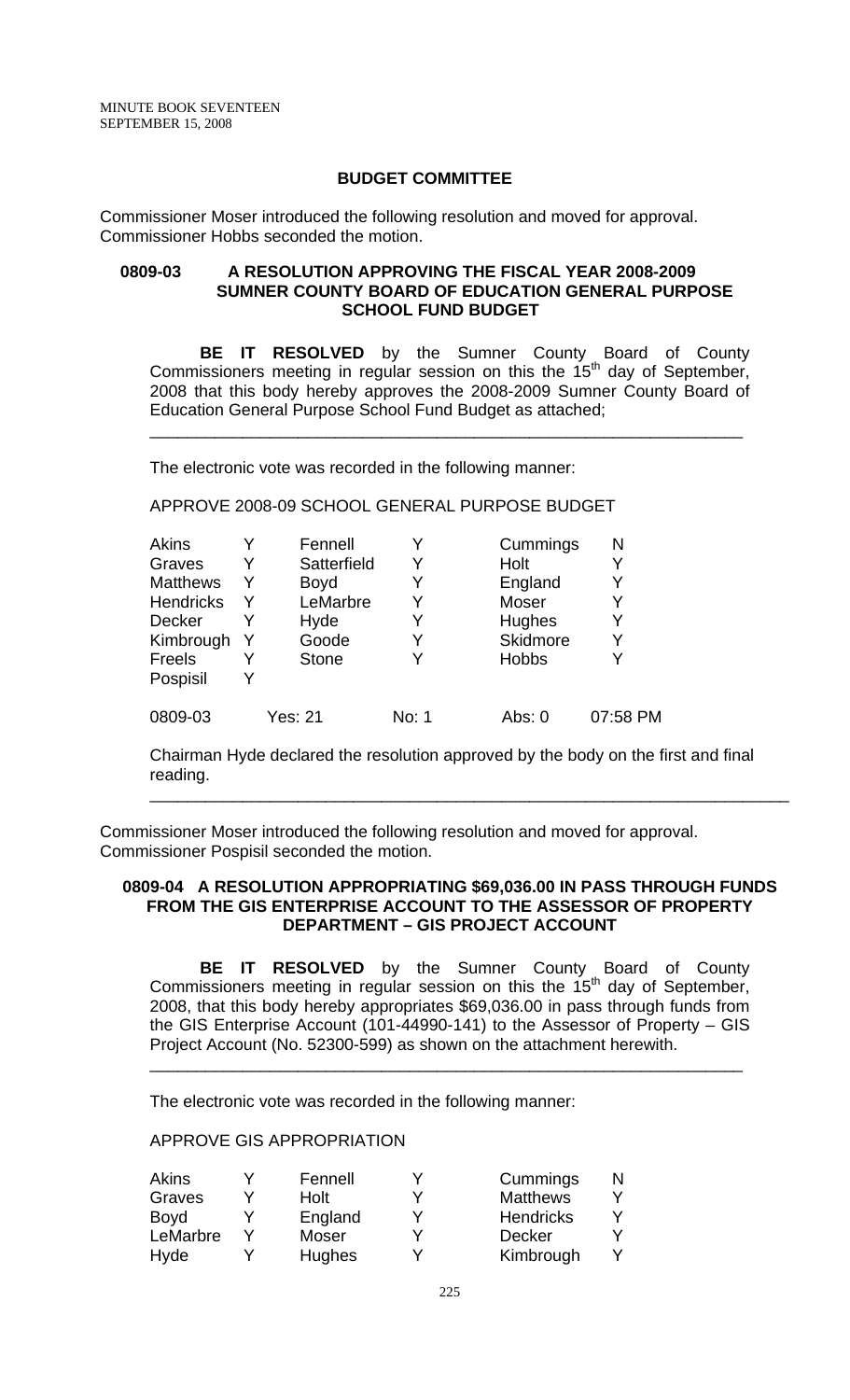| Goode        | Skidmore |       | Freels   |          |
|--------------|----------|-------|----------|----------|
| <b>Stone</b> | Hobbs.   |       | Pospisil |          |
| 0809-04      | Yes: 20  | No: 1 | Abs: 0   | 07:59 PM |

Chairman Hyde declared the resolution approved by the body on the first and final reading.

\_\_\_\_\_\_\_\_\_\_\_\_\_\_\_\_\_\_\_\_\_\_\_\_\_\_\_\_\_\_\_\_\_\_\_\_\_\_\_\_\_\_\_\_\_\_\_\_\_\_\_\_\_\_\_\_\_\_\_\_\_\_\_\_\_\_\_\_\_

## **CONSENT AGENDA**

Commissioner Moser introduced the following resolution and moved for approval. Commissioner Goode seconded the motion.

## **0809-05 A RESOLUTION APPROPRIATING \$4,800.00 FROM THE ENGINEERING FINES ACCOUNT TO THE CONSULTANTS ACCOUNT OF THE ENGINEERING DEPARTMENT**

**BE IT RESOLVED** by the Sumner County Board of County Commissioners meeting in regular session on this the  $15<sup>th</sup>$  day of September, 2008 that this body hereby appropriates \$4,800.00 from the Engineering Fines Account (101-42990-144) to the Consultants Account (101-51740-308) to as shown on the attachment herewith.

\_\_\_\_\_\_\_\_\_\_\_\_\_\_\_\_\_\_\_\_\_\_\_\_\_\_\_\_\_\_\_\_\_\_\_\_\_\_\_\_\_\_\_\_\_\_\_\_\_\_\_\_\_\_\_\_\_\_\_\_\_\_\_\_

## **0809-06 A RESOLUTION APPROPRIATING \$1,048,800.00 AS PASS-THROUGH FUNDS FROM THE HEALTH DEPARTMENT PROGRAM ACCOUNT TO THE VARIOUS OTHER ACCOUNTS OF THE HEALTH DEPARTMENT**

 **BE IT RESOLVED** by the Sumner County Board of County Commissioners meeting in regular session on this the 15th day of September, 2008 that this body hereby appropriates \$1,048,800.00 as pass-through funds from the Health Department Program Account (101-46310) to various other accounts of the Health Department for funds received from additional state grants as shown on the attachment herewith.

\_\_\_\_\_\_\_\_\_\_\_\_\_\_\_\_\_\_\_\_\_\_\_\_\_\_\_\_\_\_\_\_\_\_\_\_\_\_\_\_\_\_\_\_\_\_\_\_\_\_\_\_\_\_\_\_\_\_\_\_\_\_\_\_

# **0809-07 A RESOLUTION APPROPRIATING \$2,753.65 FROM OTHER STATE REVENUE FUNDS TO THEJUDGES DISCRETIONARY FUND**

 **BE IT RESOLVED** by the Sumner County Board of County Commissioners meeting in regular session on this the  $15<sup>th</sup>$  day of September, 2008 that this body hereby appropriates \$2,753.65 from other State Revenue Funds (101-46990) from an Administrative Office of the Courts Grant to the Judges Discretionary Fund (101-58400-499) as shown on the attachment herewith.

\_\_\_\_\_\_\_\_\_\_\_\_\_\_\_\_\_\_\_\_\_\_\_\_\_\_\_\_\_\_\_\_\_\_\_\_\_\_\_\_\_\_\_\_\_\_\_\_\_\_\_\_\_\_\_\_\_\_\_\_\_\_\_\_

### **0809-08 A RESOLUTION APPROPRIATING \$14,349.39 FROM THE COUNTY GENERAL FUND TO THE MID CUMBERLAND HUMAN RESOURCE FUND FOR DUES**

**BE IT RESOLVED** by the Sumner County Board of County Commissioners meeting in regular session on this the  $15<sup>th</sup>$  day of September, 2008, that this body appropriates \$14,349.39 from the County General Fund Reserve (101-39000) to the Mid Cumberland Human Resource Fund for our County dues apportionment as shown on the attachment herewith.

\_\_\_\_\_\_\_\_\_\_\_\_\_\_\_\_\_\_\_\_\_\_\_\_\_\_\_\_\_\_\_\_\_\_\_\_\_\_\_\_\_\_\_\_\_\_\_\_\_\_\_\_\_\_\_\_\_\_\_\_\_\_\_\_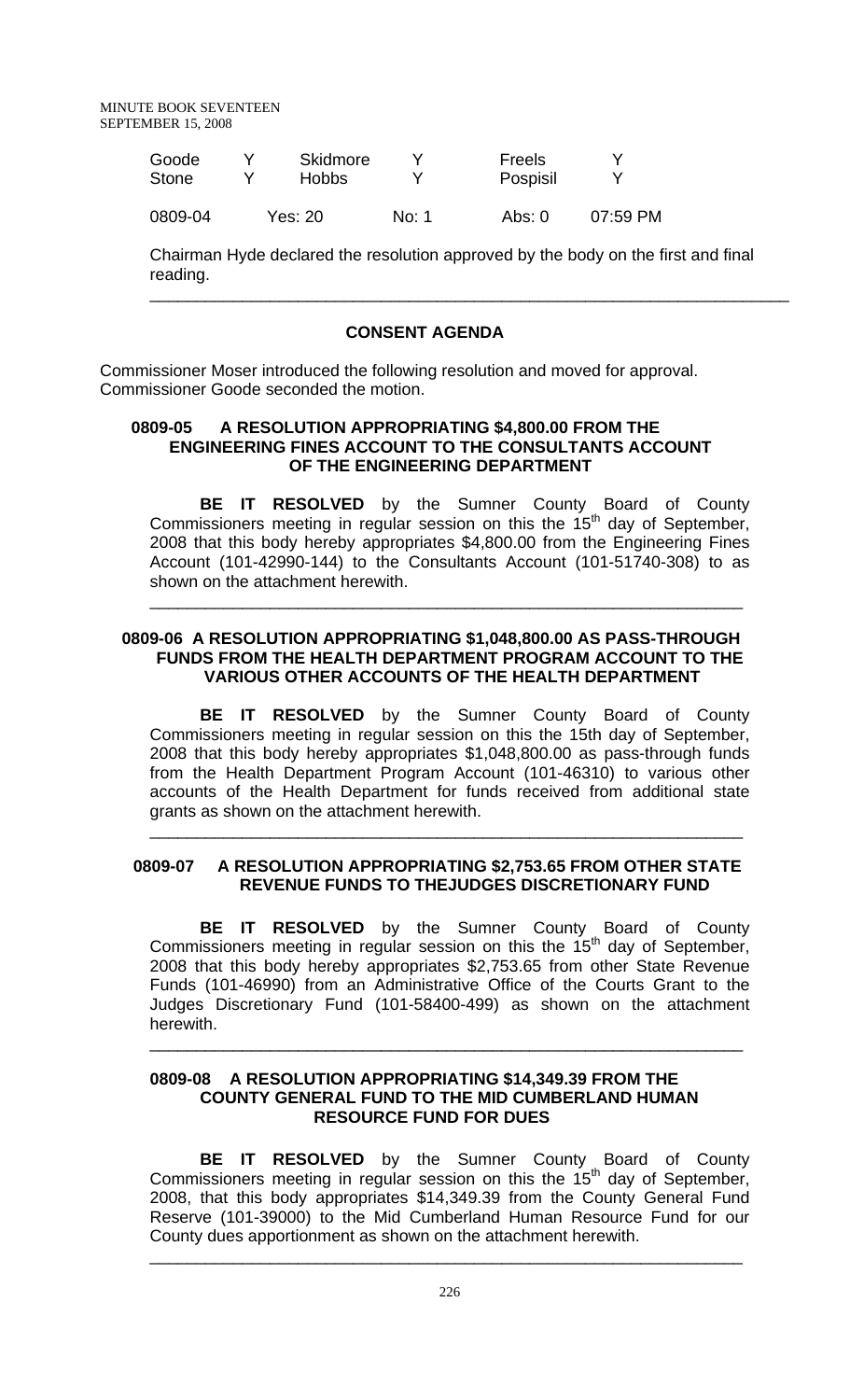## **0809-09 A RESOLUTION ACCEPTING THE BOND OF THE INTERIM FINANCE DIRECTOR FOR SUMNER COUNTY, TENNESSEE**

**BE IT RESOLVED** by the Sumner County Board of County Commissioners meeting in regular session on this the  $15<sup>th</sup>$  day of September, 2008, that this body hereby accepts the \$50,000.00 bond for the Interim Finance Director, James Young.

## **PROPERTY TAX REFUNDS**

\_\_\_\_\_\_\_\_\_\_\_\_\_\_\_\_\_\_\_\_\_\_\_\_\_\_\_\_\_\_\_\_\_\_\_\_\_\_\_\_\_\_\_\_\_\_\_\_\_\_\_\_\_\_\_\_\_\_\_\_\_\_\_\_

 The following property tax refunds from Property Tax Collections were included on the Consent Agenda:

 Insteel Wire Products, \$56.45 Mitchellville General Baptist Church, \$386.18 Robertson Jr, Burton G etux Jean S, \$1,603.98

 Chairman Hyde declared the Consent Agenda approved by the body on the first and final reading.

# **EXECUTIVE SESSION**

\_\_\_\_\_\_\_\_\_\_\_\_\_\_\_\_\_\_\_\_\_\_\_\_\_\_\_\_\_\_\_\_\_\_\_\_\_\_\_\_\_\_\_\_\_\_\_\_\_\_\_\_\_\_\_\_\_\_\_\_\_\_\_\_\_\_\_\_\_\_

After convening in Executive Session, the Commission voted upon a motion by Commissioner Stone, seconded by Commissioner Moser, to defend the lawsuit brought by the Homebuilders Association. Commissioners Kimbrough and Hughes declared direct conflicts of interest and stated they would abstain from the vote.

The electronic vote was recorded in the following manner:

### DEFEND LEGAL ACTION

| <b>Akins</b>     |                | Fennell      | Α     | Cummings     |          |
|------------------|----------------|--------------|-------|--------------|----------|
| Graves           | Y              | Satterfield  | Α     | Holt         |          |
| <b>Matthews</b>  | Y              | <b>Boyd</b>  | Y     | England      |          |
| <b>Hendricks</b> | Y              | LeMarbre     | Y     | Moser        |          |
| <b>Decker</b>    |                | Hyde         | Y     | Hughes       | Α        |
| Kimbrough        | $\overline{A}$ | Goode        | Α     | Skidmore     | N        |
| Freels           |                | <b>Stone</b> | Y     | <b>Hobbs</b> |          |
| Pospisil         |                |              |       |              |          |
| <b>DEFEND</b>    |                | Yes: 16      | No: 1 | Abs: 5       | 08:18 PM |

Chairman Hyde declared the resolution approved by the body.

# **ADJOURNMENT**

 $\frac{1}{2}$  ,  $\frac{1}{2}$  ,  $\frac{1}{2}$  ,  $\frac{1}{2}$  ,  $\frac{1}{2}$  ,  $\frac{1}{2}$  ,  $\frac{1}{2}$  ,  $\frac{1}{2}$  ,  $\frac{1}{2}$  ,  $\frac{1}{2}$  ,  $\frac{1}{2}$  ,  $\frac{1}{2}$  ,  $\frac{1}{2}$  ,  $\frac{1}{2}$  ,  $\frac{1}{2}$  ,  $\frac{1}{2}$  ,  $\frac{1}{2}$  ,  $\frac{1}{2}$  ,  $\frac{1$ 

**\_\_\_\_\_\_\_\_\_\_\_\_\_\_\_\_\_\_\_\_\_\_\_\_\_\_\_\_\_\_\_\_\_\_\_\_\_\_\_\_\_\_\_\_\_\_\_\_\_\_\_\_\_\_\_\_\_\_\_\_\_\_\_\_\_\_\_\_\_** 

Chairman Hyde declared the Commission meeting adjourned at 8:45 p.m.

BILL KEMP, CLERK MERROL HYDE, CHAIRMAN